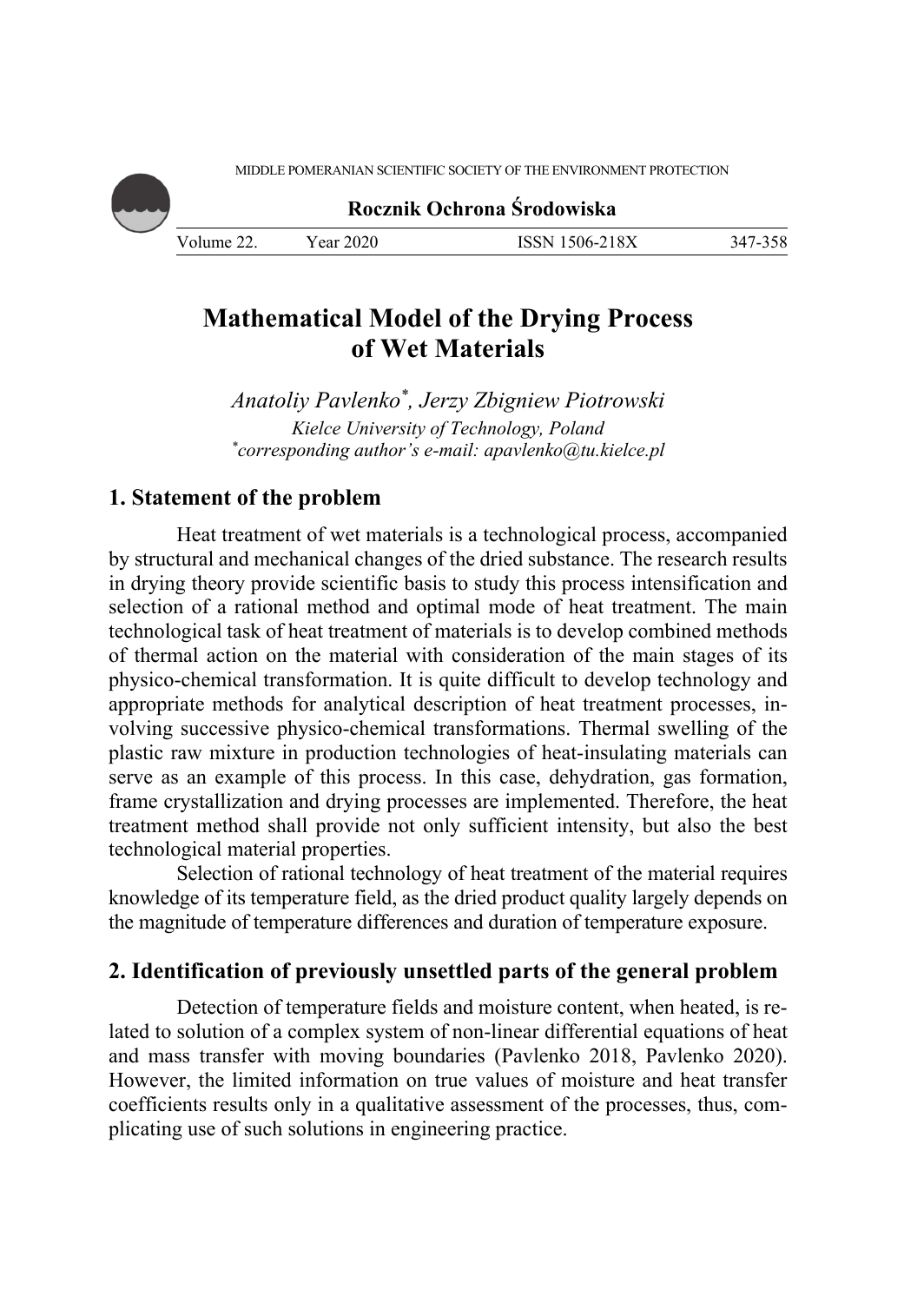It is known (Nait-Ali et al. 2017, Dong et al. 2015, Maroulis et al. 2002), that experimentally determined heat transfer coefficients of wet bodies, when heated (thermal conductivity coefficient  $\lambda$  and temperature conductivity coefficient) are represented by effective values with consideration of heat and moisture transfer processes. Then, considering drying only as a thermal process, but with effective heat transfer coefficients with mass transfer, it is possible to obtain analytical dependences, convenient for engineering calculations, determining the temperature field and drying kinetics of wet materials.

### **3. Problem statement and methods of solution**

Let us analyse the symmetrical heating process of wet raw material mixture, 2R thick, with initial moisture content  $\overline{U_0}$ . Heat transfer from hot heat transfer agent to the material surface occurs according to the law of convective heat exchange at constant values of heat exchange coefficient  $\alpha$  and heating medium temperature  $t_c$ .

Fig. 1 shows the experimental drying curve and temperature diagram of wet material  $(2R = 0.16 \text{ m})$  during heating process in an oven at constant temperature of heating air  $t_c = 100^{\circ}$ C (wet-bulb temperature  $t_m = 42^{\circ}$ C). According to the scheme of sequential moisture removal from the material, developed by authors (Nuijten & Knut 2017, Tarnawski et al. 2002), in presented thermogram (Fig. 1) singular points (1-6) are marked, corresponding to a certain type of moisture binding with the body.



**Fig. 1.** Surface temperature  $t_n(\tau)$ , centre temperature  $t_c(\tau)$  and moisture content  $\overline{U}(\tau)$ , constant temperature of heating medium  $t_c = 100^{\circ}C$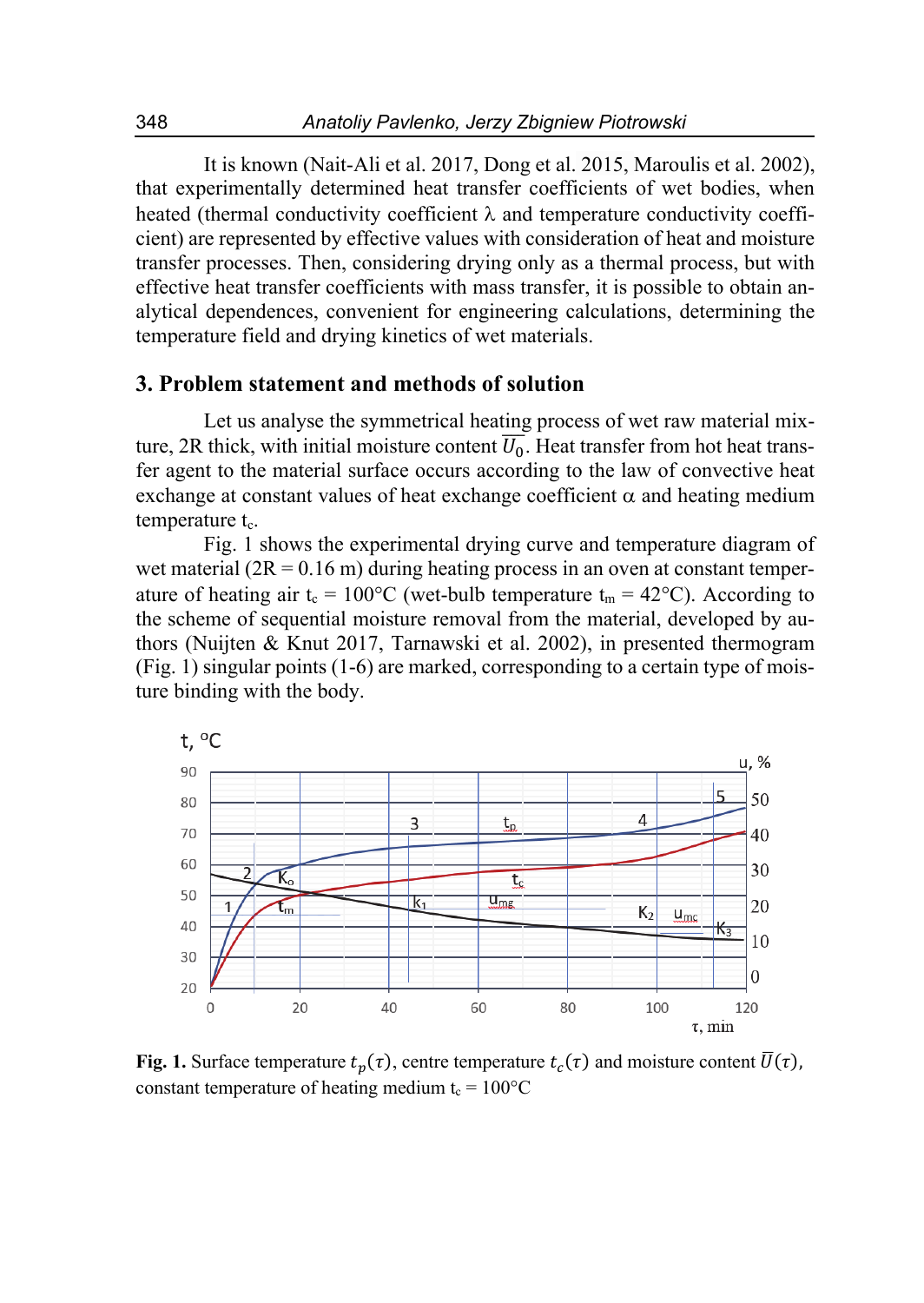Accordingly, the heating process can be conditionally divided into 6 stages:

- $\bullet$  the first stage (0-1) runs at constant moisture content and ends when wet-bulb temperature of material surface is achieved  $(t_p = t_m)$ ,
- $\bullet$  in the second stage (1-2) capillary moisture, contained in macropores, with negligible binding energy, is removed; at the stage end, temperature in the centre becomes equal to wet-bulb temperature  $(t_c = t_m)$ , drying rate increases to the maximum,
- $\bullet$  in the third stage (2-3) macropore moisture is removed from the material; medium-volume moisture content decreases to the maximum hygroscopic value  $\bar{u}_{m,q}$  at the stage end, which corresponds to the first critical point k<sub>1</sub> on the drying curve; drying rate remains practicably unchanged,
- in the fourth stage (3-4), micropore capillary moisture is removed; mediumvolume moisture content of the material decreases to the maximum adsorption  $\overline{U}_{m,c}$ , which corresponds to the second critical point k<sub>2</sub> on the drying curve,
- $\bullet$  in the fifth (4-5) and sixth (5-6) stages, the polymolecular and monomolecular adsorption moisture is removed; medium-volume moisture content of the material varies from  $\overline{U}_{m,c}$  to equilibrium  $\overline{U}_{p}$ .

To determine material temperature field in the first stage, with no moisture evaporation present, known solutions are used (Cherki et al. 2014), determining initial conditions for the next stage. The heating process in the second, third and subsequent stages occurs with deepening of evaporation surface of corresponding moisture type from outer surface into the material. Moisture evaporation inside material results in increased pressure of the vapour-air mixture, moving from front of evaporation to the outer body surface of the body and is removed into the environment. Each stage ends, when the surface boundary of phase transformation reaches the plate centre.

With mathematical statement of heat treatment problem, two zones are analysed at the second stage (Fig. 2): central zone 1, where moisture content is taken as constant and equal to initial  $(U_1 = \overline{U}_0)$ , evaporation zone 2, where moisture content also remains unchanged and is equal to medium-volume moisture content of the material at the stage end  $(U_2 = \overline{U}_{\text{KO}})$ .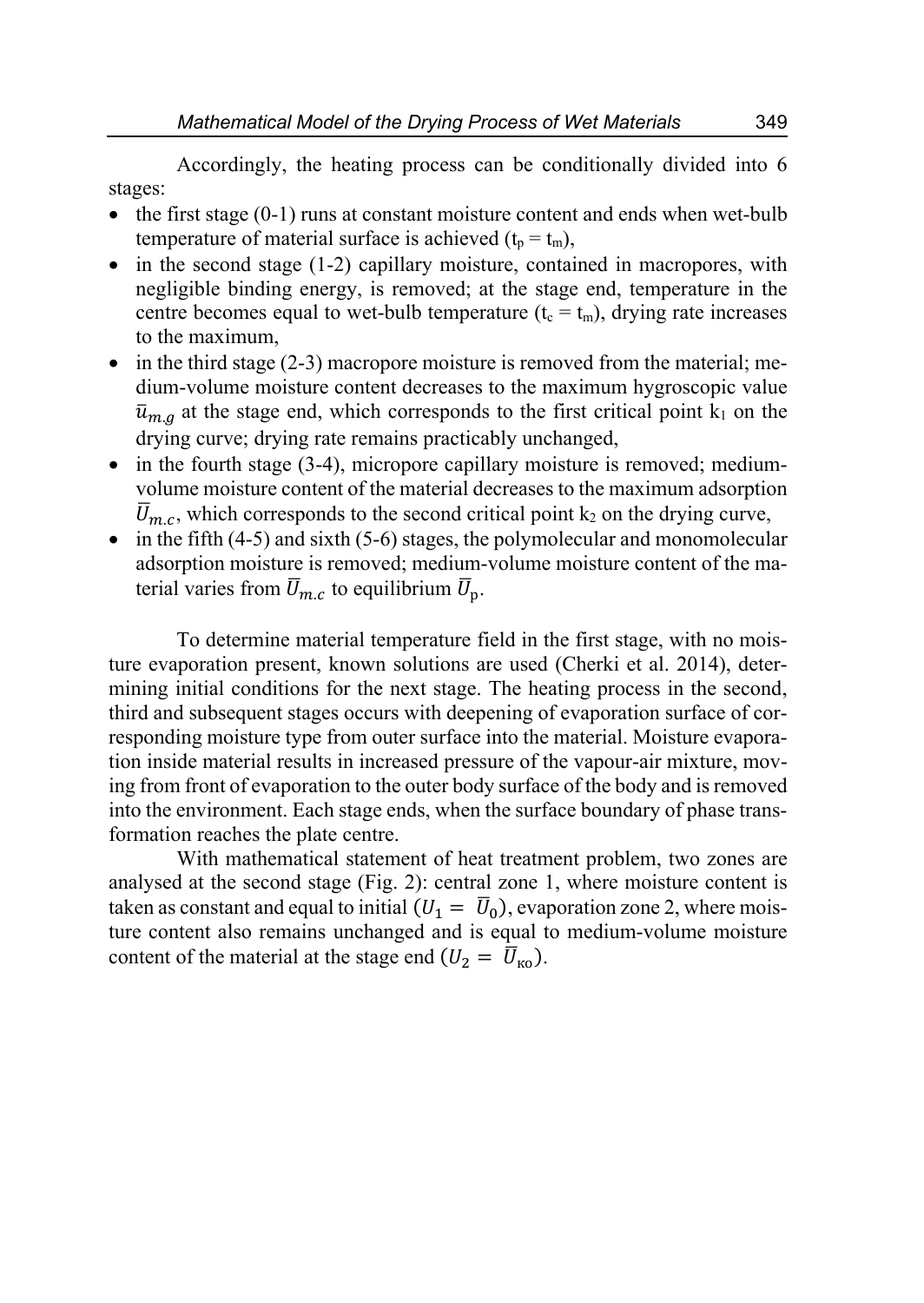

**Fig. 2.** For mathematical formulation of the problem

We consider that in zone 1 only moisture moves, that is, phase transformation criterion is  $\varepsilon_1 = 0$ , in evaporation zone 2 moisture moves as vapour ( $\varepsilon_2 = 1$ ). The evaporation surface has a constant temperature equal to wet-bulb temperature  $t_m$ . The heat transfer coefficients in each zones are consider as constant.

The following expressions can be used to determine the values of effective thermal conductivity  $\lambda_{\rm ed}$  and "net" thermal conductivity  $\lambda$ :

$$
\lambda_{ef} = \frac{qR}{k_2 \Delta t_k}; \ \lambda_{ef} = \frac{(q - q_v)R}{k_2 \Delta t_k}, \tag{1}
$$

where  $q, q_v, \Delta t_k$  is a surface heat flow, a heat flow with evaporating moisture and temperature difference over the plate thickness at the end of this heating stage; *k2* is averaging factor of heat flows along the plate thickness, it depends on *Vi* criterion.

These assumptions allow to reduce the problem of heat and mass transfer (Dedic et al. 2003) to the problem of thermal conductivity with a moving boundary of phase transformation, its mathematical formulation includes differential equations of thermal conductivity for two zones:

$$
\frac{\partial V_1}{\partial F_0} = \frac{\partial^2 V_1}{\partial x^2}, 0 \le x \le z(F_0)
$$
 (2)

$$
\frac{\partial V_2}{\partial F_0} = f_a \frac{\partial^2 V_1}{\partial x^2}, z(F_0) \le x \le 1
$$
\n(3)

with boundary conditions

$$
f_{\lambda} \left( \frac{\partial v_2}{\partial x} \right)_{x=1} = Bi \left( 1 - V_2(1, Fo) \right) \tag{4}
$$

$$
V_1(z, Fo) = V_2(z, Fo) = V_M;
$$
 (5)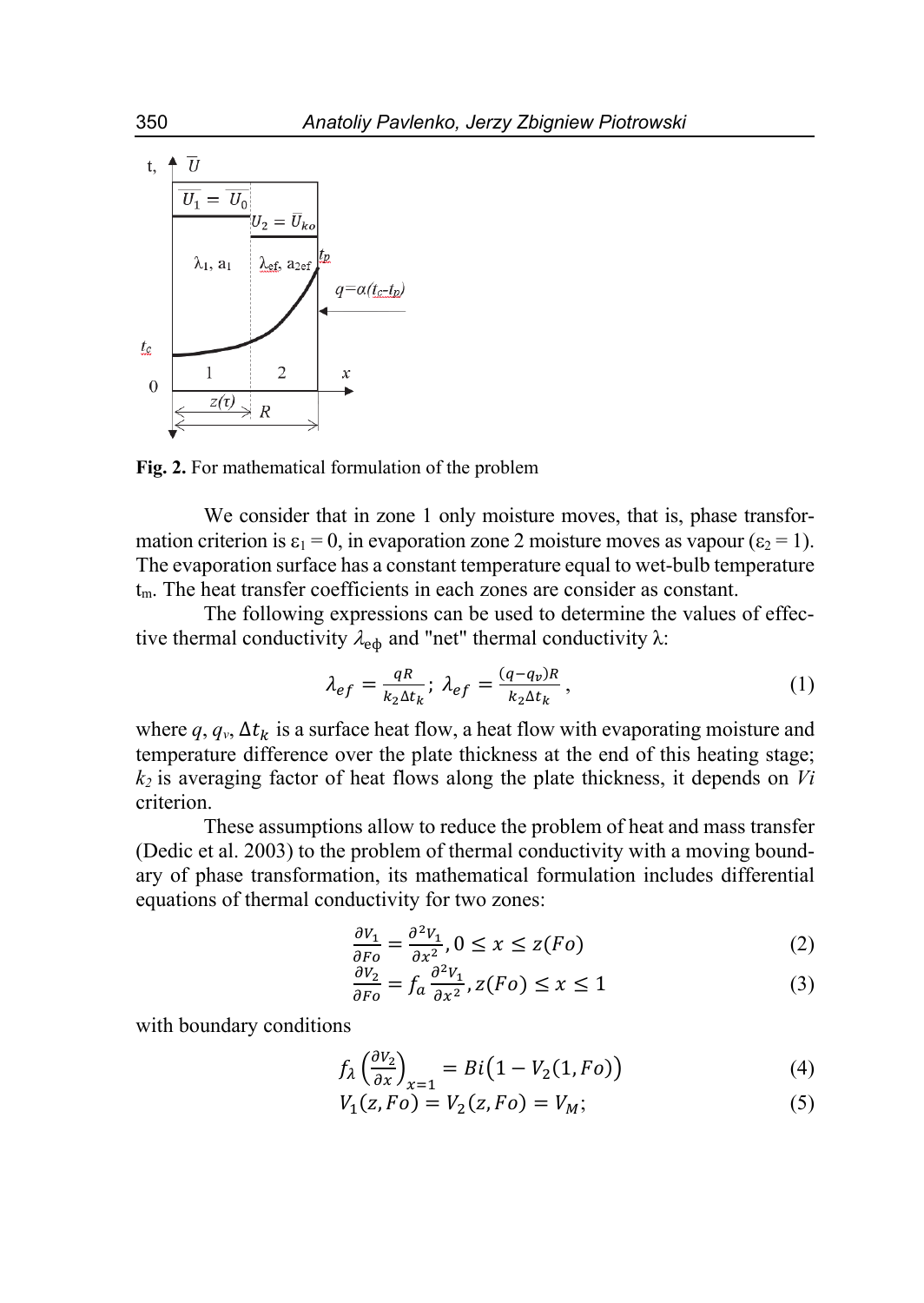$$
f_{\lambda} \left(\frac{\partial v_{2}}{\partial x}\right)_{x=z(Fo)} - \left(\frac{\partial v_{1}}{\partial x}\right)_{x=z(Fo)} = \frac{d}{dFo} Ko(Fo) = \Delta Ko \frac{d}{dFo}z(Fo) \tag{6}
$$

$$
\left(\frac{\partial V_1}{\partial x}\right)_{x=0} = 0\tag{7}
$$

and initial conditions

$$
V_1(x,0) = V_0 + \Delta V_0 x^2; V_2(x,0) = V_M; z(0) = 1; K_0(0) = K_0, \quad (8)
$$

Where  $V = \frac{t(\chi,\tau)}{t_c}$  - relative temperature;  $\chi = \frac{\chi}{R}$  - relative coordinate;  $Fo = \frac{a_1 \tau}{R^2}$  – Fourier number;  $Bi = \frac{a_R}{\lambda_1}$  – Biot number;  $Ko(Fo) = \frac{\overline{U(Fo)}r}{C_1 t_c}$  – Kosovich number;  $Ki(Fo) = \frac{q(Fo)R}{\lambda_1 t_c}$  – Kirpichev criterion;  $z(Fo) = \frac{z}{R}$  - relative coordinate of zone division;  $\Delta K \circ = \frac{r(\bar{U}_0 - \bar{U}_{k0})}{c_1 t_c}$ ;  $V_M = \frac{t_M}{t_c}$ ;  $V_0 = \frac{t_0}{t_c}$ ;  $\Delta V = \frac{\Delta t_0}{t_c}$ ;  $f_{\lambda} = \frac{\lambda_{2ef}}{\lambda_1}$ ;  $f_a = \frac{a_{2ef}}{a_1}$ ;  $a = \frac{\lambda}{c}$  $\frac{\lambda}{c\rho_0}$ ; t( $\chi, \tau$ ) – temperature function;  $\chi$  – coordinate;  $\tau$  – time;  $\lambda_{ef}$ ,  $a_{ef}$  – effective thermal conductivity and temperature conductivity coefficients;  $r$  – vaporization heat;  $C_I$  – specific heat of wet material, attributed to absolutely dry body mass;  $\rho_o$  – absolutely dry body density;  $\overline{U}(\tau)$  – mediumvolume moisture content function;  $\overline{U}_{k0}$  – medium-volume moisture content at the end of the second heating stage;  $t_c$  – heating medium temperature;  $t_0$  i  $\Delta t_0$  – temperature of the centre and the temperature difference along plate thickness at the second stage beginning; index "1" refers to the central zone, index "2" – refers to evaporation zone.

The formulated problem (2)-(8) differs from classical Stefan problem in that the boundary condition on the outer plate surface is a time function, and the initial temperature distribution is expressed by a square parabola equation.

To solve the system of non-linear differential equations (2)-(8), the reduction and parametric perturbation (RPP) method is used (Lee et al. 2006), according to this procedure, general solutions of equations  $(2)$  i  $(3)$  look as follows:

$$
V_1(x, Fo) = \sum_{n=0}^{\infty} \frac{x^{2n}}{(2n)!} \cdot \frac{d^n}{dFo^n} \Psi(Fo)
$$
 (9)

$$
V_2(x, Fo) = \sum_{n=0}^{\infty} \frac{(1-x)^{2n}}{(2n)! f_a^n} \cdot \frac{d^n}{dF_0^n} \varphi(F_0) + \sum_{n=0}^{\infty} \frac{(1-x)^{2n}}{(2n+1)! f_a^n} \cdot \frac{d^n}{dF_0^n} \delta(F_0) \tag{10}
$$

where:  $\Psi(Fo)$  and  $\varphi(Fo)$  – temperature functions of the axis and plate outer surface;  $\delta(Fo)$  – function of temperature gradient on the plate outer surface.

Solutions (9) and (10) meet the problem initial conditions, when: *Ψ(0)=V0*;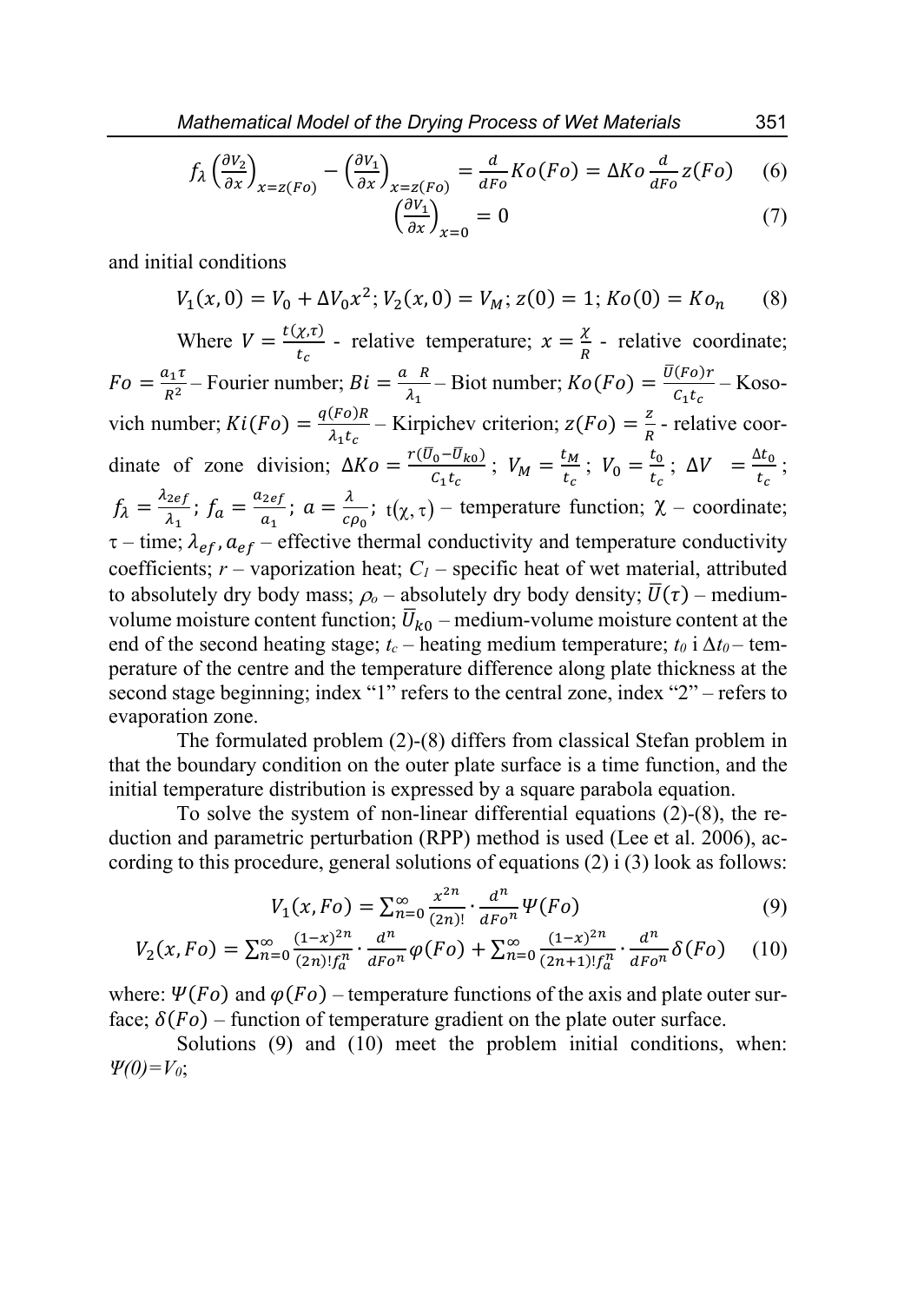$$
\frac{d}{dF_0}\Psi(0) = 2\Delta V_0; \frac{d^n}{dF_0^n}\Psi(0)_{n\geq 2} = 0; \varphi(0) = V_M; \frac{d^n}{dF_0^n}\varphi(0)_{n\geq 1} = 0; \n\frac{d^n}{dF_0^n}\delta(0) = 0.
$$
\n(11)

Complying with solutions (9) and (10), boundary conditions of the problem, we obtain a system of non-linear standard differential equations, to which we introduce a conditional (small) parameter  $\xi$ :

$$
-f_{\lambda}\delta(\mathrm{Fo}) = \mathrm{Bi}[1 - \varphi(\mathrm{Fo})] - \sum_{n=1}^{\infty} \frac{1}{(2n-1)!} \cdot \frac{\mathrm{d}^{n}}{\mathrm{d}\mathrm{Fo}^{n}} \psi(\mathrm{Fo});\tag{12}
$$

$$
\sum_{n=0}^{\infty} \frac{\left(1-\xi Z\right)}{\left(2n\right)! \, f_a^n} \cdot \frac{d^n}{dFo^n} \phi\big(Fo\big) + \sum_{n=0}^{\infty} \frac{\left(1-\xi Z\right)^{2n+1}}{\left(2n\right)! \, f_a^n} \cdot \frac{d^n}{dFo^n} \delta\big(Fo\big) = V_n; \tag{13}
$$

$$
\sum_{n=0}^{\infty} \frac{(1-\xi h)^{2n}}{(2n)!} \cdot \frac{d^n}{dFo^n} \psi(Fo) = V_m;
$$
\n(14)

$$
-f_{\lambda}\left\{\sum_{n=1}^{\infty}\frac{(\xi h)^{2n-1}}{(2n)!f_a^n}\cdot\frac{d^n}{dFo^n}\psi(Fo) + \sum_{n=0}^{\infty}\frac{(\xi h)^{2n}}{(2n)!f_a^n}\cdot\frac{d^n}{dFo^n}\delta(Fo)\right\} =
$$
  

$$
=\frac{d}{dFo}Ko(Fo) = N(Fo) = \Delta Ko\frac{d}{dFo}Z(Fo),
$$
 (15)

where:  $h(Fo)=1-z(Fo)$  – evaporation zone thickness function.

Required functions Ψ(Fo),  $\varphi$ (Fo),  $\delta$ (Fo), Ko(Fo), N(Fo) and z(Fo) are given in the form of the following expansions in a series by degrees of a small parameter  $\xi$ :

$$
\phi(Fo) = \phi_o(Fo) + \xi \phi_1(Fo) + \xi^2 \phi_2(Fo) + ...;
$$
\n
$$
\psi(Fo) = \psi_o(Fo) + \xi \psi_1(Fo) + \xi^2 \psi_2(Fo) + ...;
$$
\n
$$
\delta(Fo) = \delta_o(Fo) + \xi \delta_1(Fo) + \xi^2 \delta_2(Fo) + ...;
$$
\n
$$
Ko(Fo) = Ko_o(Fo) + \xi Ko_1(Fo) + \xi Ko_2(Fo) + ...;
$$
\n
$$
N(Fo) = N_o(Fo) + \xi N_1(Fo) + \xi^2 N_2(Fo) + ...;
$$
\n
$$
Z(Fo) = Z_o(Fo) + \xi Z_1(Fo) + \xi^2 Z_2(Fo) + ...;
$$
\n
$$
h(Fo) = h_o(Fo) + \xi h_1(Fo) + \xi^2 h_2(Fo) + ...;
$$
\n(16)

By inserting series (16) in system of equations (12)-(15) and comparing coefficients at the same degrees of parameter  $\xi$ , we calculate a sequence of linear differential equations that determine the required functions.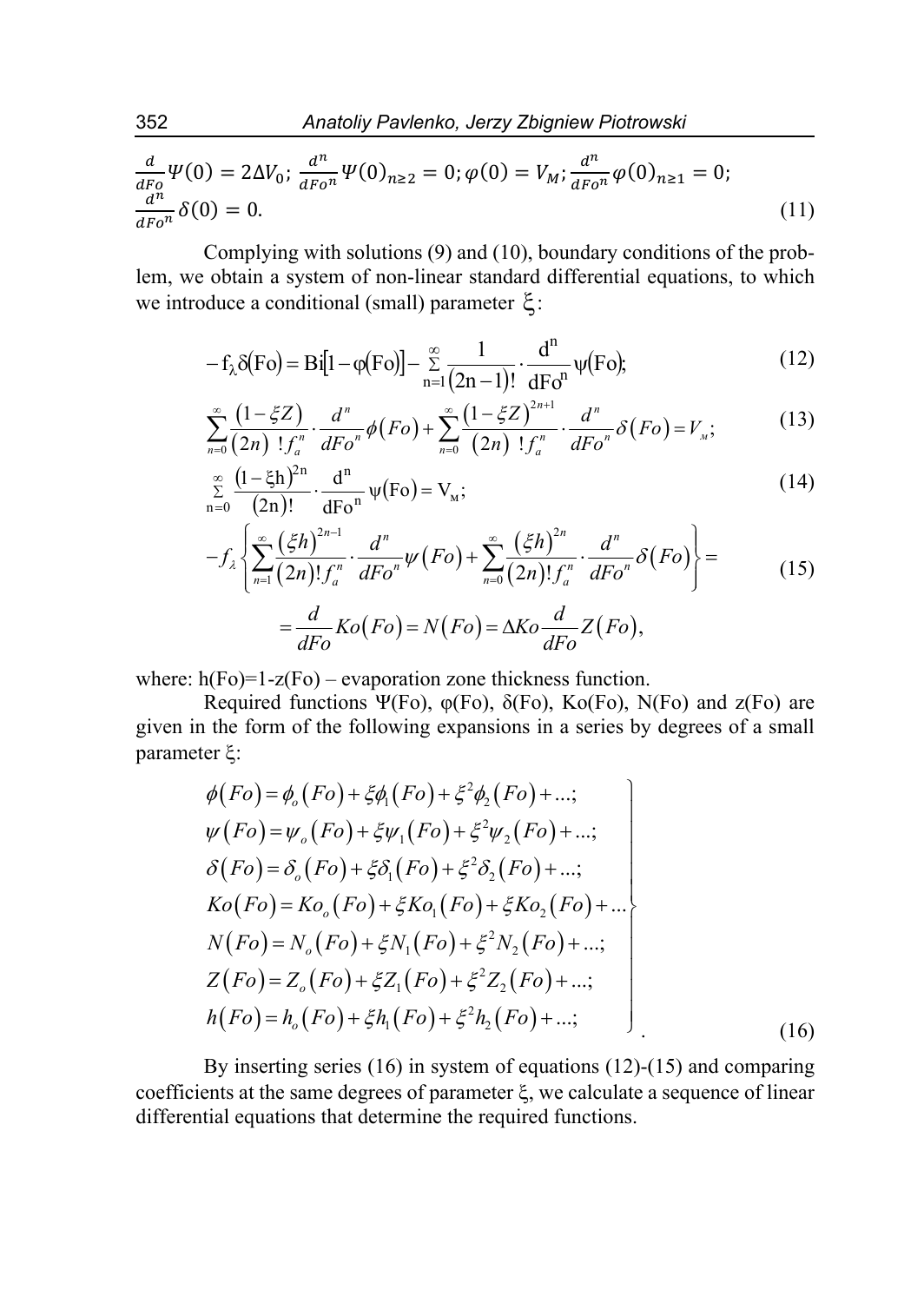Zero approximation (generating system of equations, determining temperature functions  $\Psi_0(Fo)$ ,  $\varphi_0(Fo)$ ,  $\delta_0(Fo)$  and medium-volume moisture content function  $K_{00}(Fo)$ , moisture removal rate  $N_0(Fo)$ , phase transformation boundary *z0(Fo)* in the absence of perturbations).

$$
-f_{\lambda}\delta_o(Fo) = Bi\Big[1-\phi_o(Fo)\Big]-\sum_{n=1}^{\infty}\frac{1}{(2n-1)!}\cdot\frac{d^n}{dFo^n}\psi_o(Fo);
$$
\n(17)

$$
\sum_{n=0}^{\infty} \frac{1}{(2n)! f_a^n} \cdot \frac{d^n}{dFo^n} \phi_o(Fo) + \sum_{n=0}^{\infty} \frac{1}{(2n+1)! f_a^n} \cdot \frac{d^n}{dFo^n} \delta_o(Fo) = V_n; \tag{18}
$$

$$
\sum_{n=0}^{\infty} \frac{1}{(2n)!} \cdot \frac{d^n}{dFo^n} \psi_o(Fo) = V_{\mu};\tag{19}
$$

$$
f_{\lambda} \delta_o \left( Fo \right) = \frac{d}{dFo} K o_o \left( Fo \right) = N_o \left( Fo \right) = \Delta Ko \frac{d}{dFo} Z_o \left( Fo \right). \tag{20}
$$

The first approximation (a system of equations, determining the first complement to functions found in the zero approximation)

$$
f_{\lambda}\delta_{1}(Fo) = Bi\phi_{1}(Fo) + \sum_{n=1}^{\infty} \frac{1}{(2n-1)!} \cdot \frac{d^{n}}{dFo^{n}}\phi_{1}(Fo);
$$
\n
$$
\sum_{n=1}^{\infty} \frac{1}{(2n-1)!} \cdot \frac{d^{n}}{dFo^{n}}\phi_{1}(Fo) + \sum_{n=1}^{\infty} \frac{1}{(2n-1)!} \cdot \frac{d^{n}}{dP^{n}}\delta_{1}(Fo) - \tag{21}
$$

$$
\sum_{n=0}^{\infty} \frac{1}{(2n) \, !f_a^n} \cdot \frac{d}{dFo^n} \phi_1(Fo) + \sum_{n=0}^{\infty} \frac{1}{(2n+1) \, !f_a^n} \cdot \frac{d}{dFo^n} \delta_1(Fo) -
$$
  

$$
-Z_o(Fo) \cdot \left\{ \sum_{n=1}^{\infty} \frac{1}{(2n-1) \, !f_a^n} \cdot \frac{d^n}{dFo^n} \phi_0(Fo) + \sum_{n=0}^{\infty} \frac{1}{(2n) \, !f_a^n} \cdot \frac{d^n}{dFo^n} \delta_0(Fo) \right\} = 0;
$$
 (22)

$$
\sum_{n=0}^{\infty} \frac{1}{(2n)!} \cdot \frac{d^n}{dFo^n} \phi_1(Fo) - h_o(Fo) \cdot \sum_{n=1}^{\infty} \frac{1}{(2n-1)!} \cdot \frac{d^n}{dFo^n} \psi_0(Fo) = 0; \tag{23}
$$

$$
\frac{f_{\lambda}}{f_a}h_o(Fo)\frac{d}{dFo}\phi_o(Fo) + f_{\lambda}\delta_1(Fo) = \frac{d}{dFo}Ko(Fo) = N_1(Fo) = \Delta Ko\frac{d}{dFo}Z_1(Fo). \tag{24}
$$

Similarly, the following complements to the main solution are formed.

For practical research of wet material heating processes, the first approximation provides sufficient accuracy.

Therefore, application of RPP method allows transforming the initial non-linear problem of thermal conductivity into a sequence of ordinary linear differential equations.

To solve obtained equations, Laplace's method of integral transformations is used. The calculated analytical dependences, determining temperature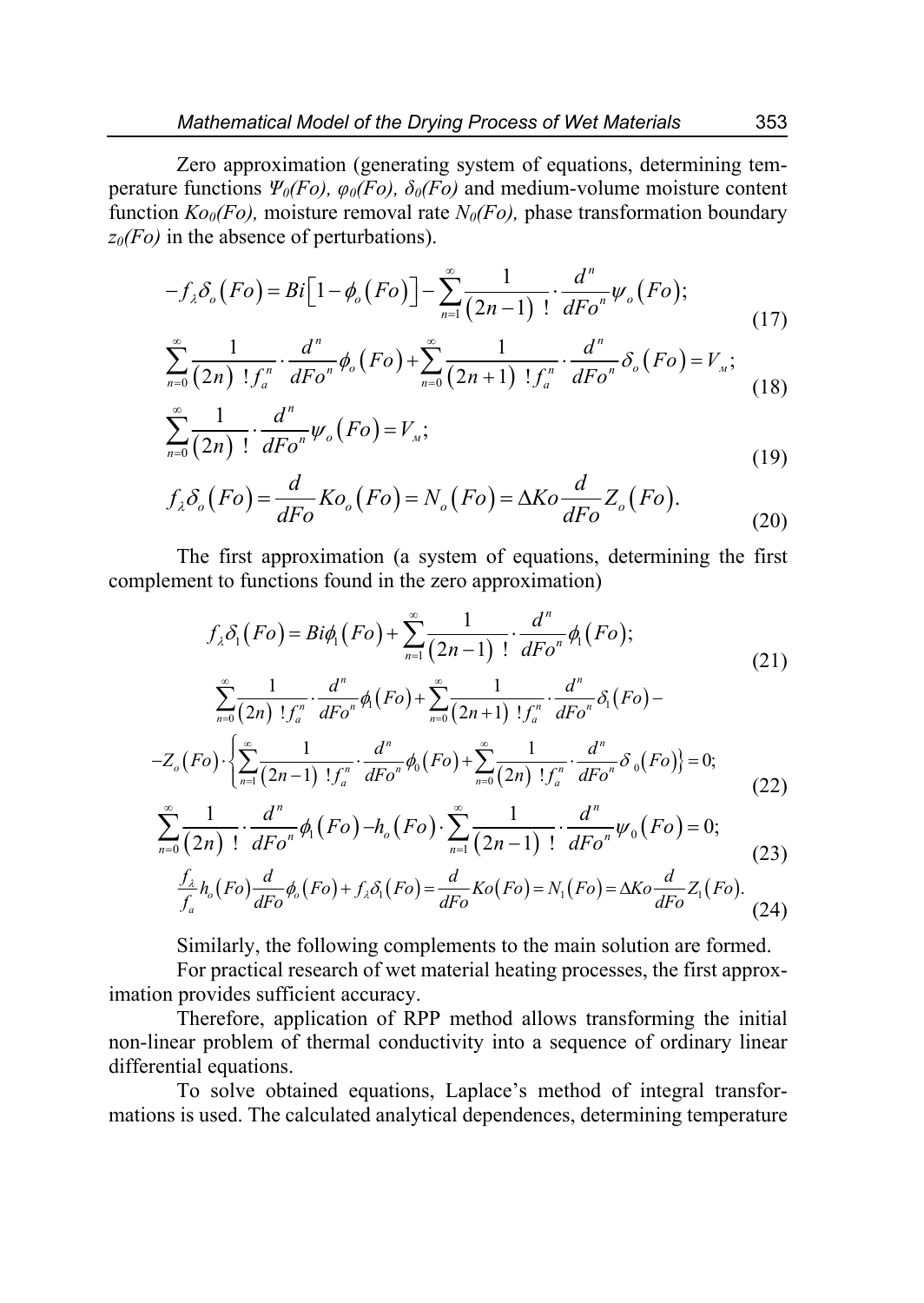field and drying kinetics of the wet plate are explicit functions, quite simply used in calculations.

Expressions for surface and plate axis temperature functions have the following form:

$$
V_2(1, Fo) = V_{\mu} + \int_{o}^{F_0} \Phi_1(Fo - fo) \theta(fo) dfo + \phi_1(Fo); \tag{25}
$$

$$
V_1(0, Fo) = V_o + 2\Delta V_o \cdot G_1(Fo) + \psi_1(Fo),
$$
\n(26)

where:  $\varphi_1(Fo)$  and  $\Psi(Fo)$  – complements to corresponding zero approximation functions.

$$
\varphi_1(Fo) = \int_{o}^{Fo} \varphi_3(Fo - fo) M_1(fo) dfo; \tag{27}
$$

$$
\psi_1(Fo) = \int_0^{r_o} G_2(Fo - fo) M_2(fo) dfo \tag{28}
$$

Function of evaporation surface coordinate

$$
Z(Fo) = 1 - \frac{Bi}{\Delta K o} \int_{0}^{Fo} \Phi_2(Fo - fo) \theta(fo) dfo + Z_1(Fo), \tag{29}
$$

$$
Z_1(Fo) = \frac{1}{\Delta K o} K o_1(Fo)
$$
\n(30)

where

Function of medium-volume moisture content of the material

$$
Ko(Fo) = Ko_{u} - Bi \int_{o}^{Fo} \Phi_{2}(Fo - fo) \theta (fo) dfo + Ko_{1}(Fo),
$$
\n(31)

where:

$$
Ko_1(Fo) = \int\limits_o^{Fo} N_1(fo) dfo.
$$
\n(32)

Function of moisture removal rate from material:

$$
N(Fo) = Bi \int_{0}^{Fo} \Phi_{3}(Fo - fo) \theta (fo) dfo + N_{1}(Fo),
$$
\n(33)

where:

$$
N_1(Fo) = \frac{f_{\lambda}}{f_a} \cdot \frac{d}{dfo} \phi_o(Fo) \left[1 - Z_o(Fo)\right] + Bi \cdot \phi_1(Fo). \tag{34}
$$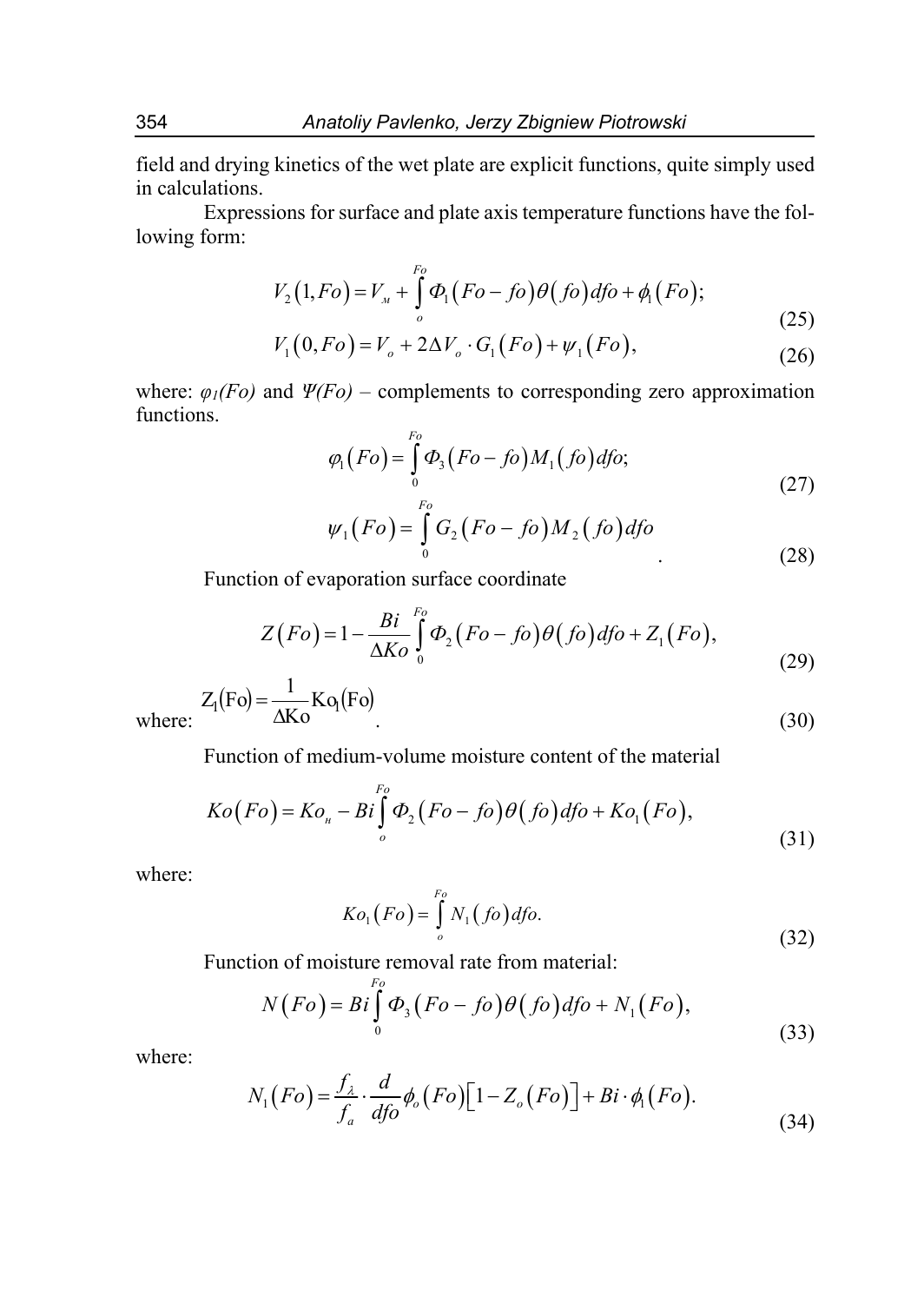The following functions are used in computed expressions:

$$
\Phi_1(Fo) = f_a \sum_{n=1}^{\infty} A_n \mu_n^2 \exp\left(-f_a \mu_n^2 Fo\right);
$$
\n(35)

$$
\Phi_2(Fo) = \frac{1}{1 + Bi_1} + \sum_{n=1}^{\infty} A_n \cdot \exp(-f_a \mu_n^2 Fo); \tag{36}
$$

$$
\Phi_3(Fo) = -f_a \sum_{n=1}^{\infty} \frac{A_n \mu_n^2}{\cos \mu_n} \exp\left(-f_a \mu_n^2 Fo\right);
$$
\n(37)

where:

$$
A_n = \frac{2Bi_1}{\mu_n^2 + Bi_1 + Bi_1^2}; \ \ \text{Bi}_1 = \frac{\text{Bi}}{\text{f}_{\lambda}};
$$

 $\mu_n$ – equation roots: tgu=-  $\mu$ /Bi<sub>1</sub>;

$$
G_{1}(Fo) = \frac{1}{2} - \sum_{k=1}^{\infty} (-1)^{k+1} \frac{2}{\mu_{n}^{3}} \exp(-\mu_{k}^{2} Fo);
$$
\n(38)

where:

$$
\mu_k = 0.5(2k-1)\pi;
$$
  
\n
$$
G_2(Fo) = 1 - \sum_{n=1}^{\infty} \frac{2}{\mu_k^2} \exp(-\mu_k^2 Fo);
$$
\n(39)

$$
\theta(Fo) = 1 - V_{\rm M} - \frac{2\Delta V_o}{Bi} \Big[ 1 - G_2(Fo) \Big];\tag{40}
$$

$$
M_1(Fo) = -Z_o(Fo) \cdot Bi_1 \int_o^{Fo} \Phi_3(Fo - fo) \theta(fo) dfo; \tag{41}
$$

$$
M_2(Fo) = 2\Delta V_o \left[1 - Z_o(Fo)\right] \left[1 - G_2(Fo)\right].\tag{42}
$$

To determine the temperature field and drying kinetics in the third and subsequent stages of heating, the same analytical dependences are used, but with new initial conditions, obtained at previous stages.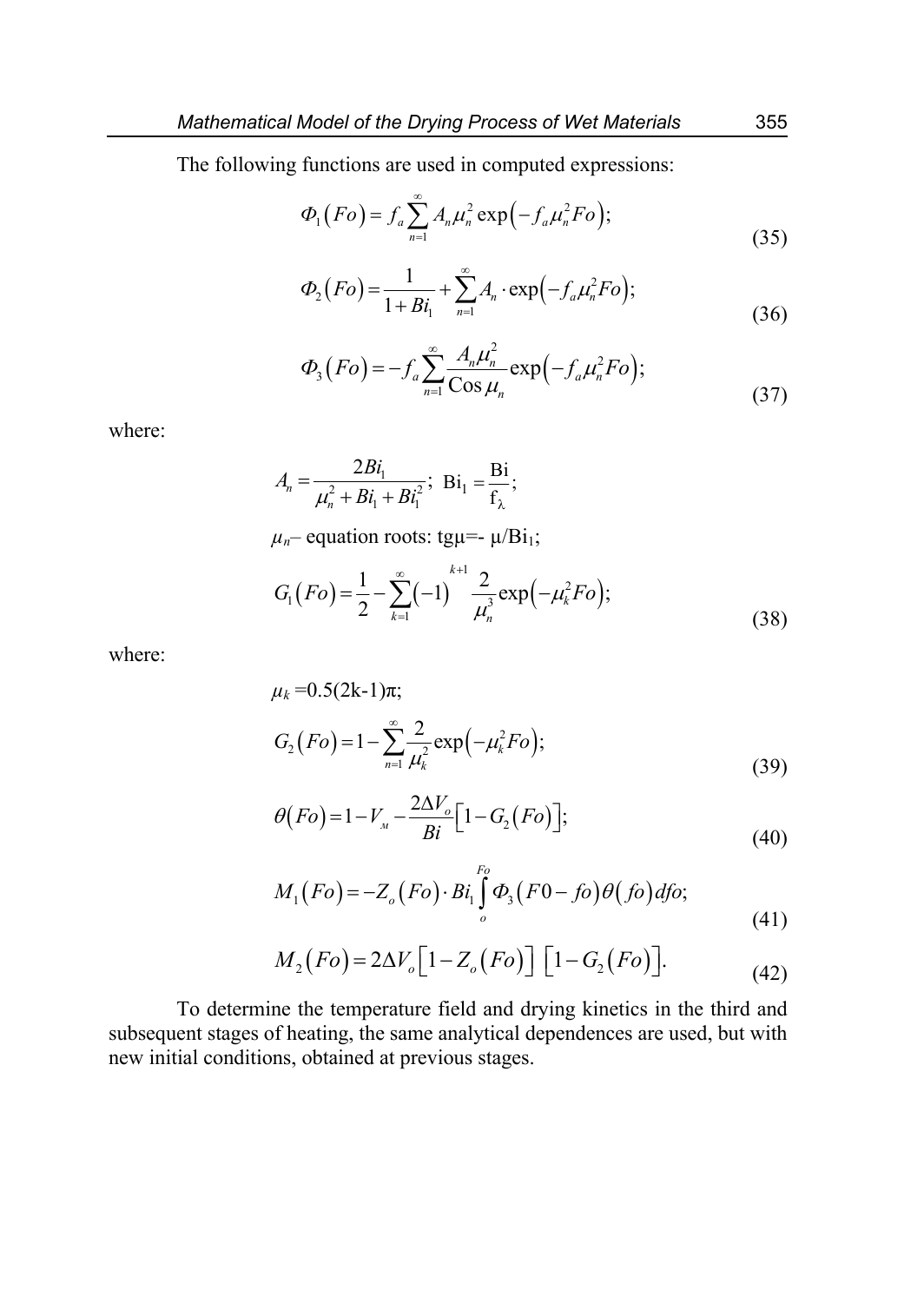## **4. Results and discussion**

Calculation results of the heating process of a wet raw material block, *2R* thick = 0.016 m at constant temperature of the heating medium (air) are shown in Fig. 3.



**Fig. 3.** Temperature and thermal diagrams: 1, 2 – relative temperature of a block surface and centre; 3 – dimensionless function of moisture content *Ko(Fo)*; 4 – surface heat flow *Ki(Fo)*; 5 – dimensionless rate of moisture removal from the material *N(Fo)* 

Calculations were performed for the following conditions:

$$
\overline{U}_0 = 0.37 \text{ kg/kg}; t_c=100^{\circ}\text{C}; t_M=42^{\circ}\text{C}; \alpha=15,7 \text{ W/(m}^2\text{K}); \rho_0=530 \text{ kg/m}^3; \lambda_1=0.2 \text{W/(mK)}; \lambda_{ef}=0.25 \text{W/(mK)}; a_1=0.1 \cdot 10^{-6} \text{ m}^2/\text{s}; a_{ef}=0.12 \cdot 10^{-6} \text{ m}^2/\text{s}.
$$

Calculated data agree quite well with those found by experiment (Fig. 1), obtained by heating the samples in the oven under the same conditions.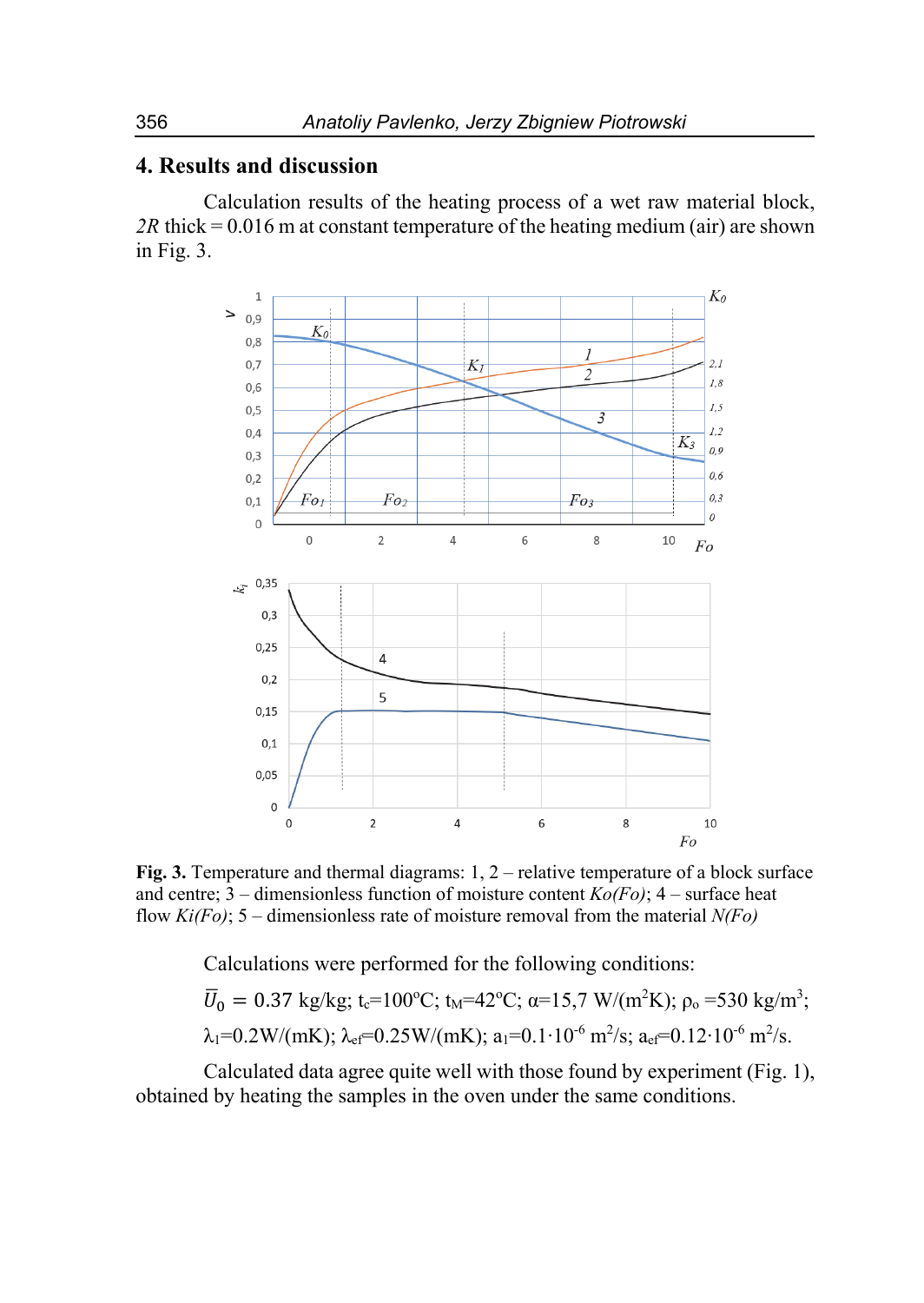### **5. Conclusions**

Based on the studies of temperature field and moisture evaporation kinetics, the entire heating process can be divided into six stages according to the scheme of sequential removal of moisture from the material. The heating process in each stage runs with deepening of evaporation surface of corresponding moisture type from outer surface into the material. Each stage of symmetrical heating ends, when the surface boundary of phase transformation reaches the plate centre. Experimental data show that temperature distribution over material thickness at the end of each stage is parabolic. Therefore, using the formulas for regular heating mode, it is possible to determine effective heat transfer coefficients, considering heat and moisture transfer.

#### **References**

- Cherki, A.B., Remy, B., Khabbazi, A., Jannot, Y., Baillis, D. (2014). Experimental thermal properties characterization of insulating cork-gypsum composite. *Construction and Building Materials, 54*, 202-209.
- Dedic, A. Dj., Mujumdar, A.S., Voronjec, D.K. (2003). А three dimensional model for heat and mass transfer in convective wood drying. *Drying Technology, 21*(1), 1-15.
- Dong, Yi, McCartney, John S., Lu, Ning. (2015). Critical Review of Thermal Conductivity Models for Unsaturated Soils. *Geotechnical and Geological Engineering, 33*, 207-221.
- Lee, D.J., Lai, J.Y. Mujumdar, Arun, S. (2006). Moisture Distribution and Dewatering Efficiency for Wet Materials. *Drying Technology, 24*(10), 1201-1208.
- Maroulis, Z.B., Krokida, M.K., Rahman, M.S. (2002). A structural generic model to predict the effective thermal conductivity of fruits and vegetables during drying. *Journal of Food Engineering, 52*(1), 47-52.
- Nait-Ali, B., Oummadi, S., Portuguez, E., Alzina, A., Smith, D.S. (2017). Thermal conductivity of ceramic green bodies during drying. *Journal of the European Ceramic Society*, *37*(4), 1839-1846.
- Nuijten, Anne D.W., Knut, V. (2017). Modelling the thermal conductivity of a melting snow layer on a heated pavement. *Cold Regions Science and Technology, 140*, 20-29.
- Pavlenko, A. (2018). Dispersed phase breakup in boiling of emulsion. *Heat Transfer Research, 49*(7), 633-641. DOI: 10.1615/HeatTransRes. 2018020630.
- Pavlenko, A. (2020) Energy conversion in heat and mass transfer processes in boiling emulsions. *Thermal Science and Engineering Progress, 15*(1), 100439. DOI: https://doi.org/10.1016/j.tsep.2019.100439. [Accessed 23 April 2020]
- Tarnawski, V.R., Leong, W.H., Gori, F., Buchan, G.D., Sundberg, J. (2002). Inter‐particle contact heat transfer in soil systems at moderate temperatures. *Int. J. Energy Res., 26*, 1345-1358.